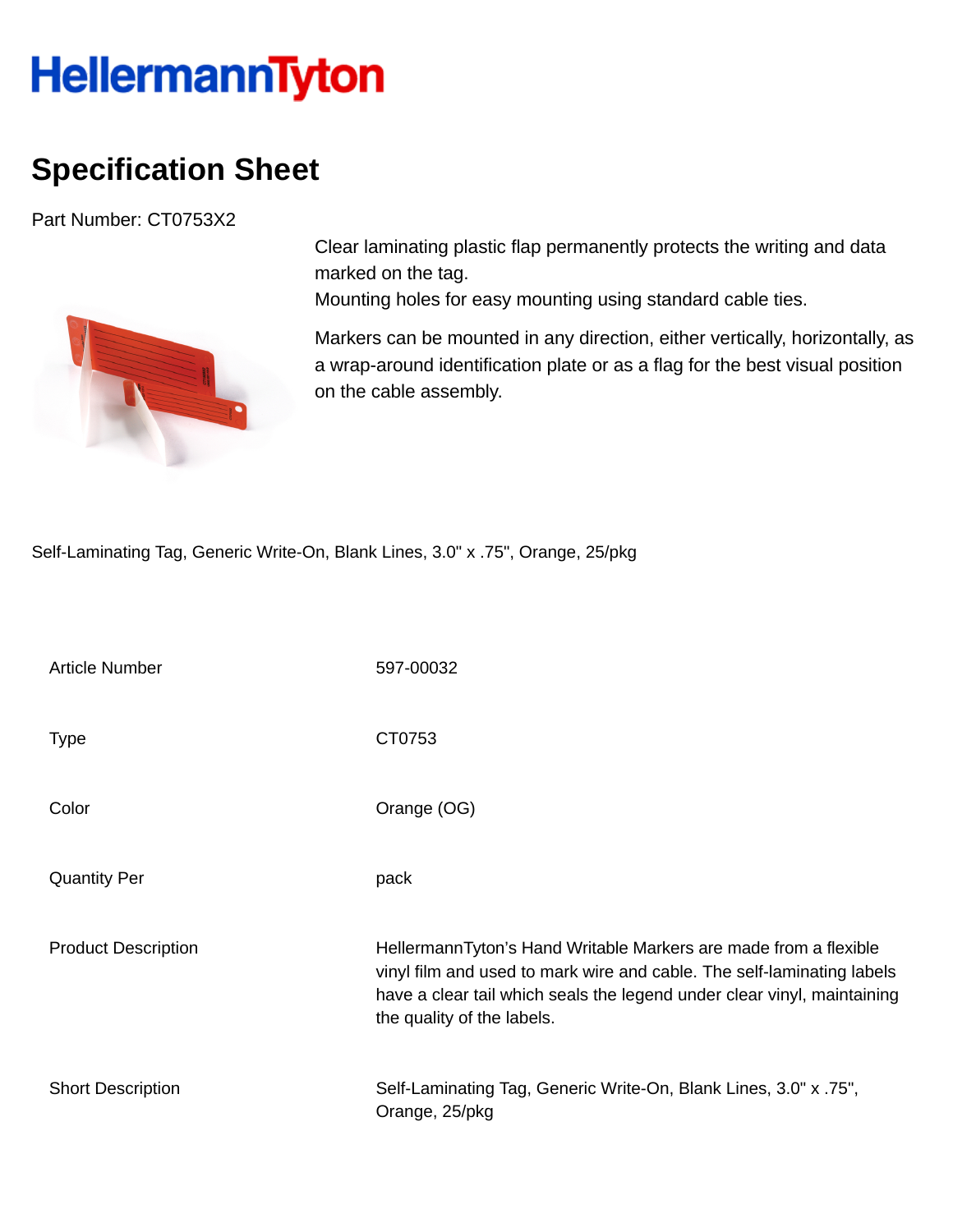Global Part Name CT0753-PL-OG

| Width W (Imperial)  | 3.0  |
|---------------------|------|
| Width W (Metric)    | 76.2 |
| Height H (Imperial) | .75  |
| Height H (Metric)   | 11.1 |
|                     |      |

| Material                              | Plastic (PL)                      |
|---------------------------------------|-----------------------------------|
| <b>Material Shortcut</b>              | PL                                |
| Adhesive                              | Acrylic                           |
| Halogen Free                          | No                                |
| <b>Adhesive Operating Temperature</b> | -40°F to +302°F (-40°C to +150°C) |
| <b>Operating Temperature</b>          | -40°F to +257°F (-40°C to +125°C) |
| Reach Compliant (Article 33)          | Yes                               |
| <b>ROHS Compliant</b>                 | Yes                               |